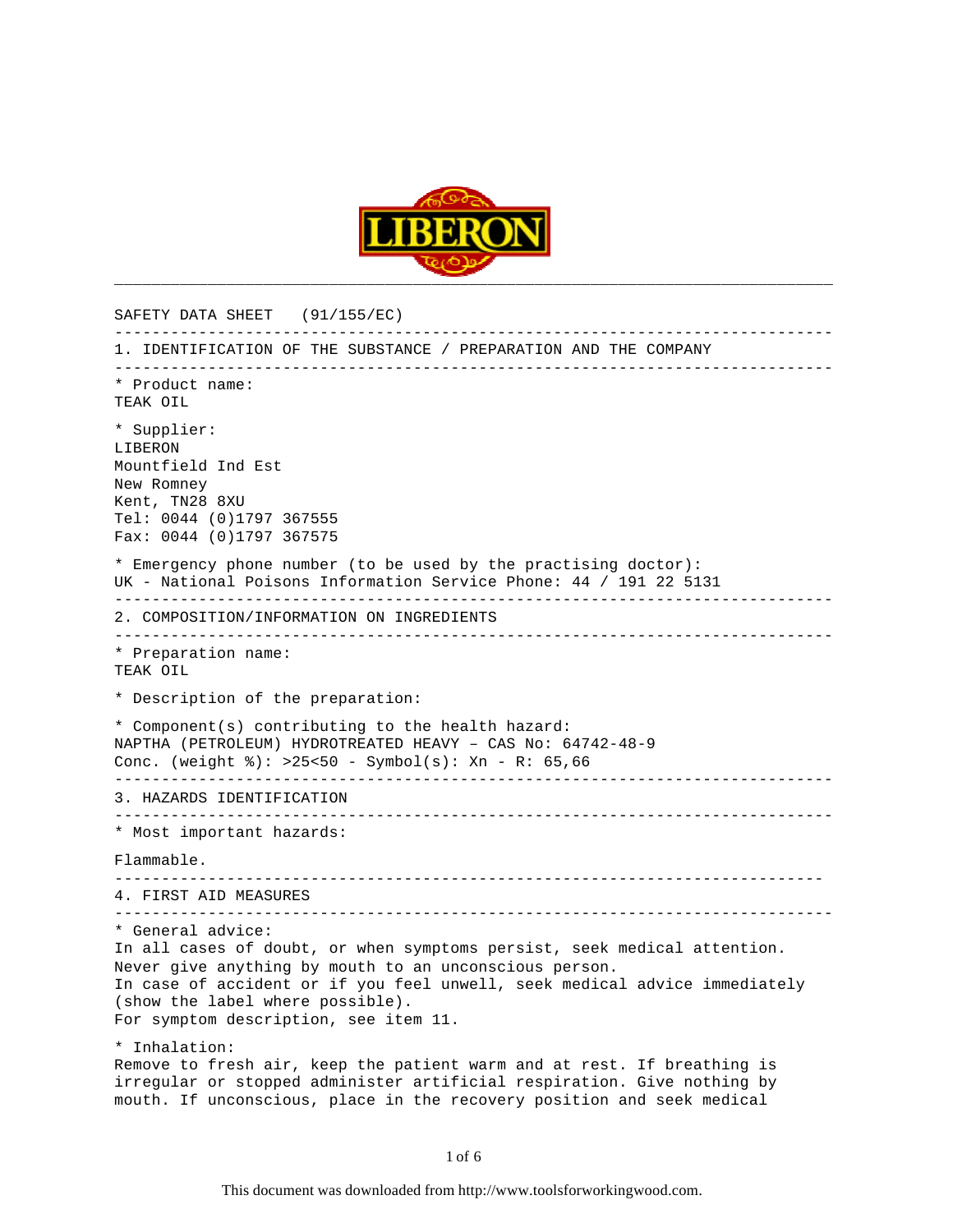advice.

\* Skin contact: Remove contaminated clothing. Wash skin thoroughly with soap and water or use a proprietary skin cleaner. Do NOT use solvents or thinners. \* Eye contact: Contact lenses should be removed. Irrigate copiously with clean, fresh water for at least 10 mins holding the eyelids apart, and seek medical advice. \* Ingestion: If accidentally swallowed obtain immediate medical attention. Keep at rest. Do NOT induce vomiting. ----------------------------------------------------------------------------- 5. FIRE-FIGHTING MEASURES ----------------------------------------------------------------------------- \* Suitable extinguishing media: CO2, foam and dry powder. \* Extinguishing media which must NOT be used for safety reasons: Water jet. \* Specific method(s): Cool closed containers exposed to fire with water spray. Do not allow run-off from fire fighting to enter drains or watercourses. \* Specific fire hazard(s): Fire will produce dense black smoke containing hazardous products of combustion. Decomposition products may be a hazard to health. \* Special protective equipment for fire-fighters: Use a self-contained breathing apparatus and also a protective suit. ----------------------------------------------------------------------------- 6. ACCIDENTAL RELEASE MEASURES ----------------------------------------------------------------------------- \* Personal precaution(s): Evacuate personnel to a safe area. Remove all sources of ignition. Ensure adequate ventilation. Avoid contact with skin, eyes or clothing. Concerning personal protective equipment to use, see item 8. \* Environmental precaution(s): Stop leak without risks if possible. Contain spillage. Do not allow surface water to enter drains and sewers. If this occurs inform local authorities immediately. Do not allow material to contaminate ground water system. Concerning disposal elimination after cleaning, see item 13. \* Method(s) for cleaning up: Scoop or vacuum spilled material rapidly in a suitable container with an explosion proof pump or a hand pump. Soak up with absorbent material (for example sand, sawdust, neutral absorbent granule, silica gel). Shovel into suitable and closed container for disposal. Dispose as hazardous waste. Due to the risk of self combustion all contaminated cloths etc should be either laid out flat to dry outside or burnt.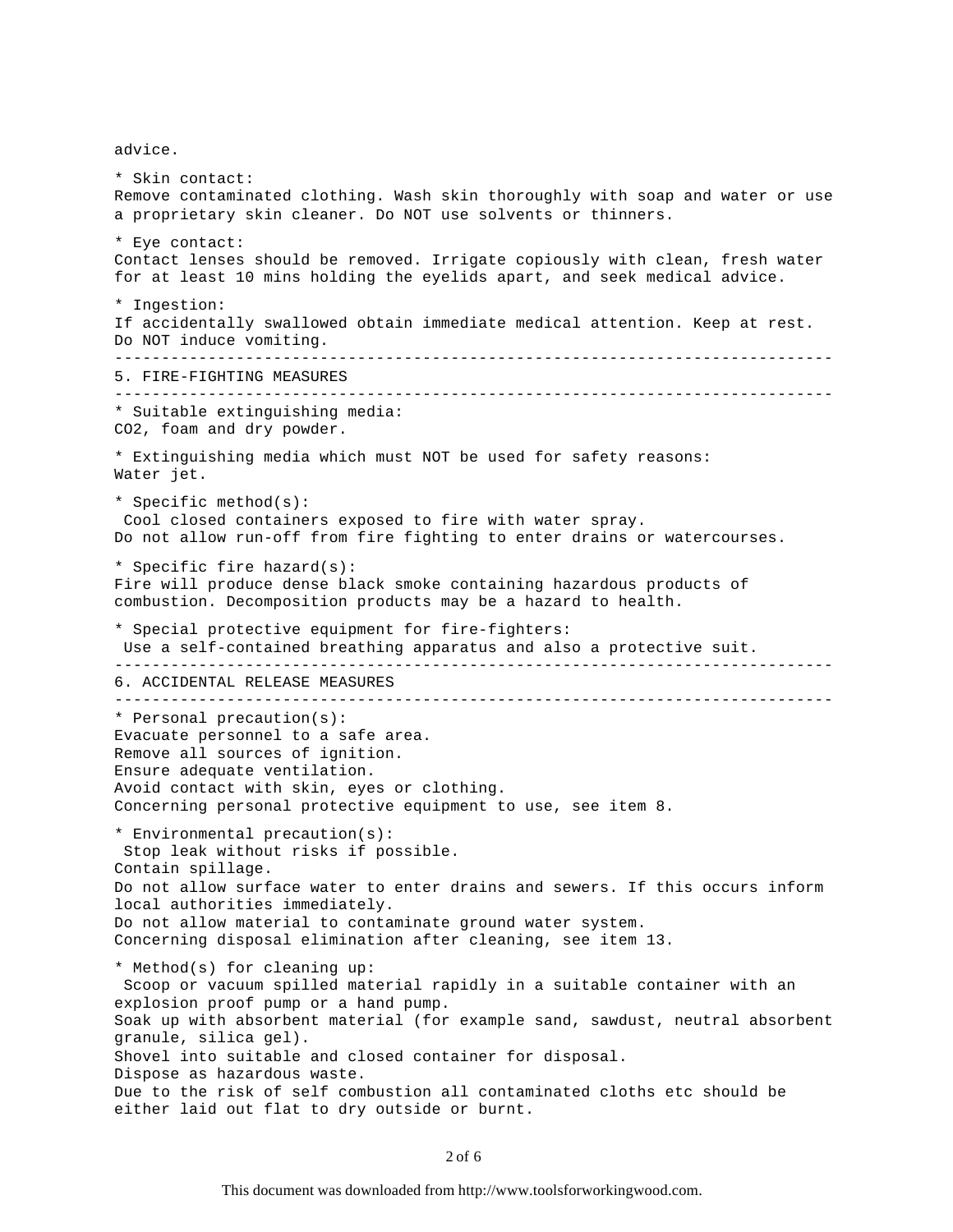----------------------------------------------------------------------------- 7. HANDLING AND STORAGE ----------------------------------------------------------------------------- \* Handling \* - Precaution(s): Avoid inhalation of vapour. For Personal Protection see Section 8 Never use pressure to empty: the container is not a pressure vessel. Always keep in containers made from the same material as the supply vessel. Good housekeeping standards and regular safe removal of waste materials will minimise risks of hazards. Refer to the guide weight indicated on the container when carrying out assessments. \* - Safe handling advice(s): Opened containers must be carefully closed and kept upright to avoid leakage. \* Storage \* - Precaution(s): Although the storage of this product is not subject to specific statutory requirements, the principles contained in the HSE Storage of Flammable Liquids in Containers should be observed. Observe the label precautions. Store between 5 and 25 oC in a dry, well-ventilated place away from sources of heat, ignition and direct sunlight. No smoking Prevent unauthorised access. Containers which are opened should be properly re-sealed and kept upright to prevent leakage. Store separately from oxiding agents and strongly alkaline and acidic materials (Also see section 6) ----------------------------------------------------------------------------- 8. EXPOSURE CONTROLS / PERSONAL PROTECTION ----------------------------------------------------------------------------- \* Exposure Limits: Provide adequate ventilation. Where practicable this should be achieved by the use of local exhaust ventilation and good general extraction. If these are not sufficient to maintain concentrations of particulates and/or solvent vapours below the relevant occupational exposure limits, suitable respiratory protective equipment should be worn. Substance Occupational Exposure Limits Notations Naptha (Petroleum) Hydrotreated Heavy 8hr TW 10 min STEL ppm mg/m3 ppm mg/m3 the control of the control of the control of the control of the control of the control of the control of the c<br>- All of the control of the control of the control of the control of the control of the control of the control Notes: 1) Long term exposure limit – 8 hour time weighted average 2) Short term exposure limit – 10 minute reference period 3) SK indicates a risk of absorption through the skin, SEN indicates a respiratory sensitiser 4) OES indicates and Occupational Exposure Standard: MEL indicates a Maximum Exposure Limit OELs are taken from the current version of EH40, except those marked SUP which are assigned by the supplier of the substance.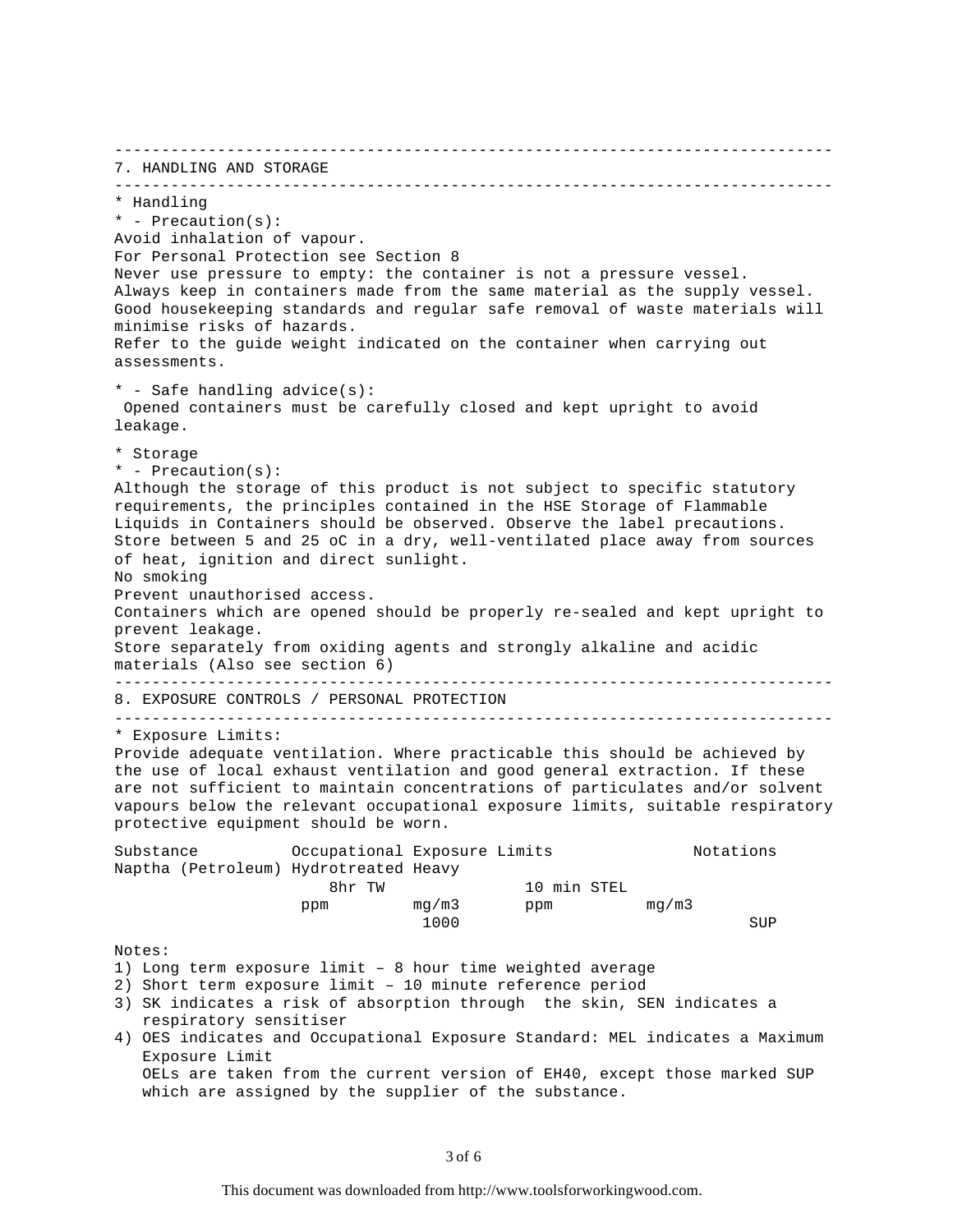\* - Respiratory protection: Air fed respiratory protective equipment should be worn when this product is sprayed if the exposure of the sprayer or other people nearby cannot be controlled to below the occupational limit and engineering controls and methods cannot be reasonably be improved. \* - Hand protection: When skin may exposure may occur, advice should be sought from glove suppliers on appropriate types. Barrier creams may help to protect exposed areas of skin but are not substitutes for full physical protection. They should not be applied once exposure has occurred. \* - Skin and body protection: Cotton or cotton/synthetic overalls or coveralls are normally suitable. Grossly contaminated clothing should be removed and the skin washed with soap and water or a proprietary skin cleaner. \* - Eye protection: Wear safety glasses or face shield \* Hygiene measure(s): Do not eat, drink or smoke during work. Keep away from food, drink and animal feed. Keep workplace clean and tidy as much as possible. ----------------------------------------------------------------------------- 9. PHYSICAL AND CHEMICAL PROPERTIES ----------------------------------------------------------------------------- Physical state / form: viscous liquid Colour: yellow / orange Odour: characteristic pH: Not applicable. Boiling point/range: 155°c Flash point: 38°c Explosion limits: Not determined. Relative density (water =  $1$ ): Not known Viscosity: Not determined. Water solubility: Immiscible Fat solubility: partly soluble Solvent solubility: soluble in most organic solvents ----------------------------------------------------------------------------- 10. STABILITY AND REACTIVITY ----------------------------------------------------------------------------- \* Stability: Stable in use and storage conditions as recommended in item 7. In a fire, hazardous decomposition products such as smoke, carbon monoxide and oxides of nitrogen may be produced. \* Condition(s) to avoid: Keep away from oxidising agents and strongly alkaline and acidic materials to prevent the possibility of exothermic reaction. ----------------------------------------------------------------------------- 11. TOXICOLOGICAL INFORMATION ----------------------------------------------------------------------------- \* General information(s): There is no data available on the product itself. Periodical medical test is recommended to check for any effects from repeated exposure.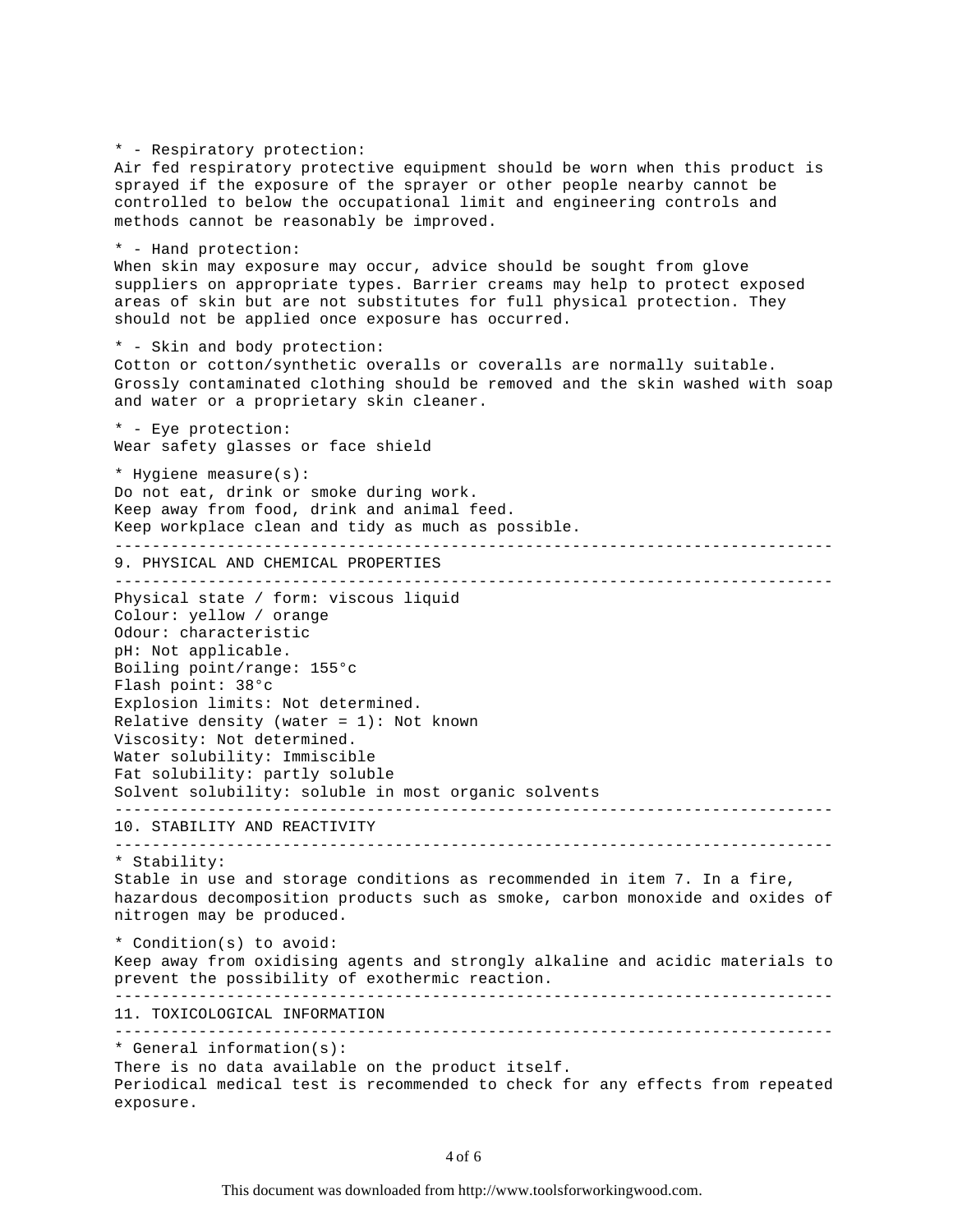----------------------------------------------------------------------------- 12. ECOLOGICAL INFORMATION ----------------------------------------------------------------------------- \* General information(s): There is no data available on the product itself. The product should not be allowed to enter drains or water courses or to be deposited where it can affect ground or surface waters. If the oil enters streams and rivers in large quantities it will cut off the oxygen to aquatic life. The air pollution control requirements made under the Environmental Protection Act may apply to the use of this product. ----------------------------------------------------------------------------- 13. DISPOSAL CONSIDERATIONS ----------------------------------------------------------------------------- \* Waste / unused products: Do not allow into drains or water courses or dispose of where ground or surface waters may be affected. \* Contaminated packaging: Wastes including emptied containers are controlled wastes and should be disposed of accordance with regulations made under the Control of Pollution Act and the Environmental Protection Act. ----------------------------------------------------------------------------- 14. TRANSPORT INFORMATION ----------------------------------------------------------------------------- General information(s): Transport followed ADR, IMDG, IATA UN No. 1263 Land (Road / Railway: ADR/RID) - item and letter: 3.3 C Sea (IMDG) - IMO class: 3.3 Packing Group III Paint - Marine Pollutant ----------------------------------------------------------------------------- 15. REGULATORY INFORMATION ----------------------------------------------------------------------------- \* Labelling: According to European directives on classification, packaging and labelling of dangerous substances Symbol(s): Xn - Harmful R-phrase(s): R : 10 Flammable. R : 66 Repeated exposure may cause skin dryness or cracking S-phrase(s):  $S : 2$ Keep out of the reach of children.